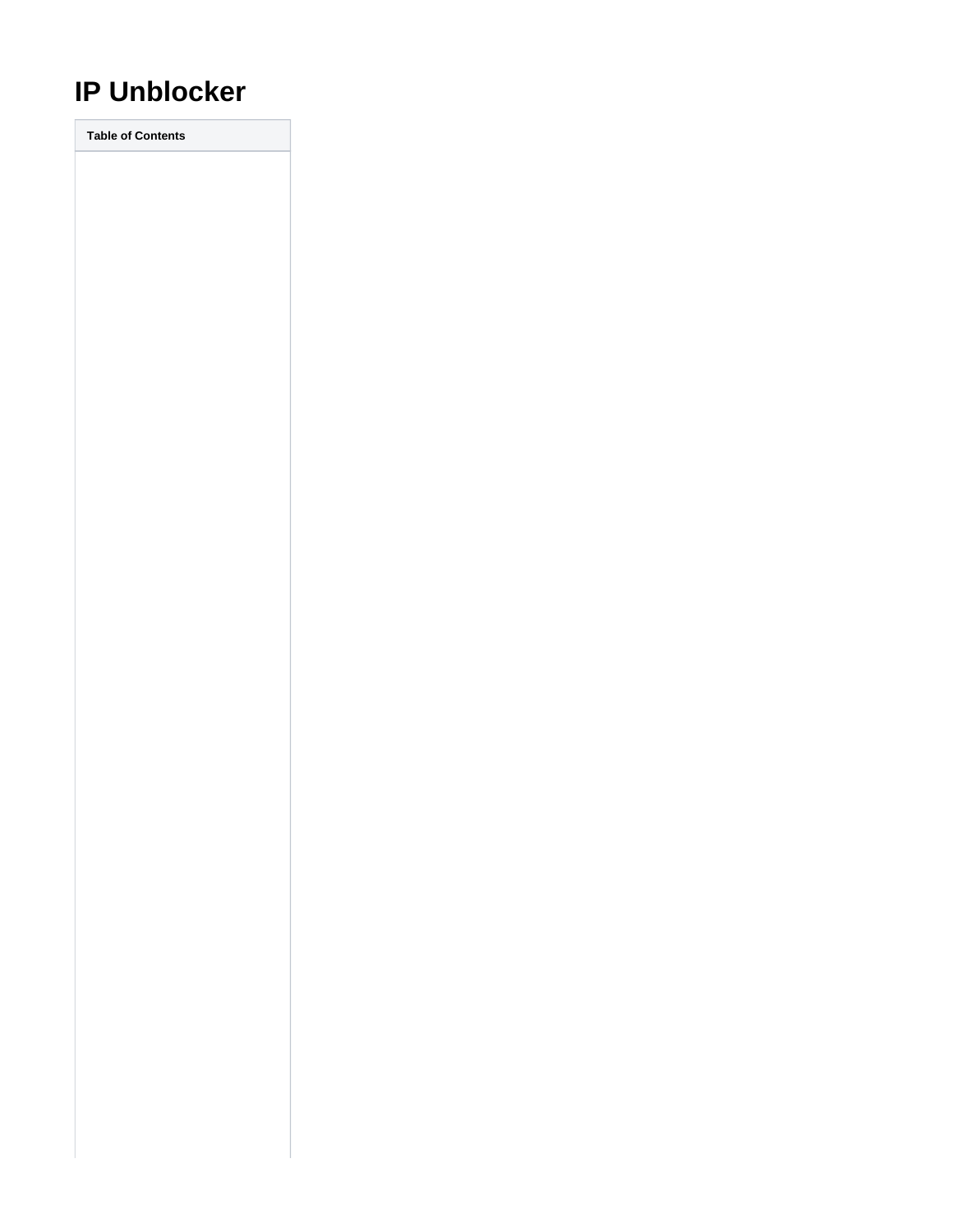- 1 [About IP Unblocker](#page-3-0)
- [Tie-Ins\\*](#page-3-1)
- [Installing IP Unblocker](#page-3-2)
- [Activating IP Unblocker](#page-3-3)
- [Notes](#page-4-0)
- [Common Issues](#page-4-1)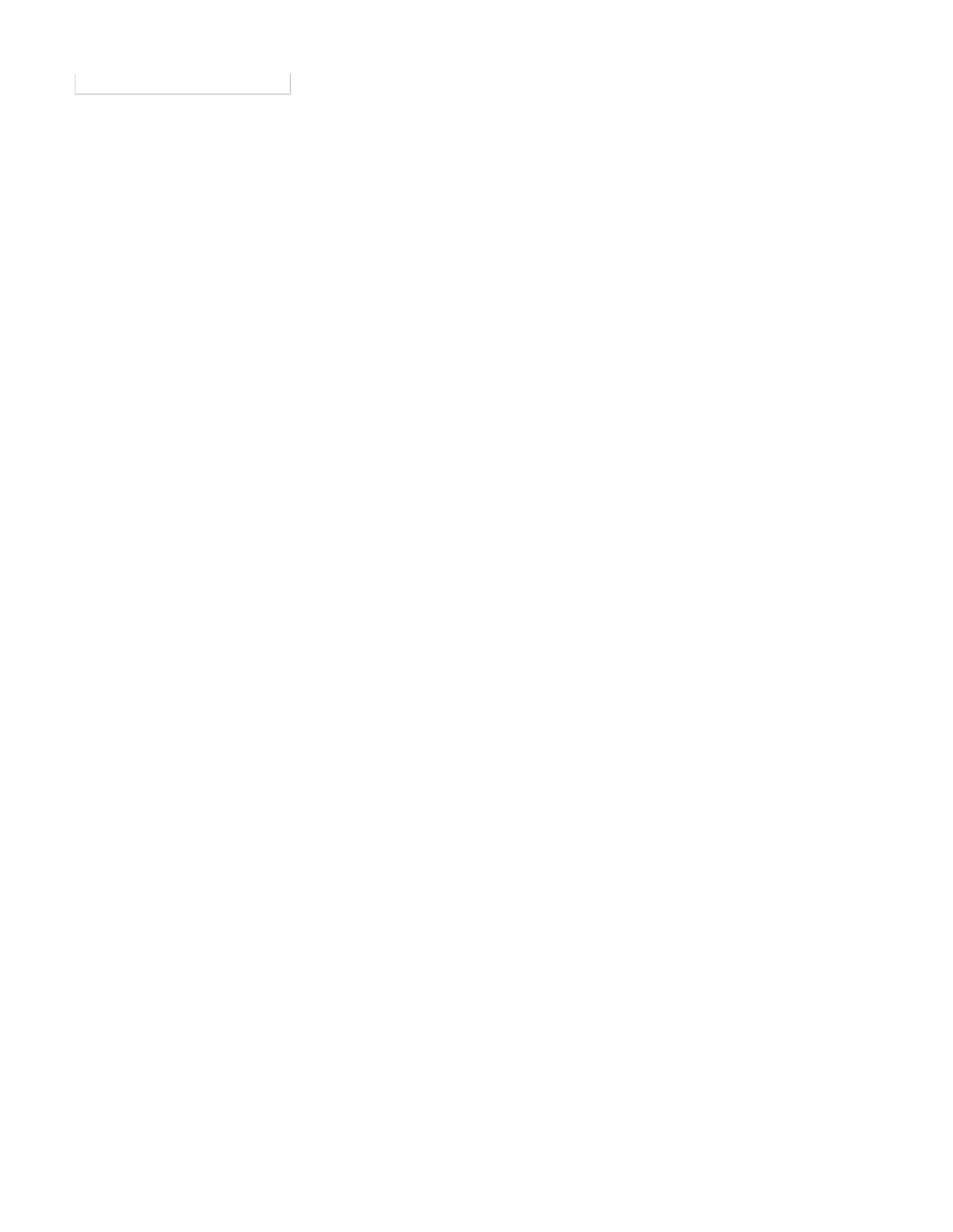## <span id="page-3-0"></span>**About IP Unblocker**

IP Unblocker is a plugin that works in conjunction with cPanel and Directadmin servers running the software firewall CSF and LFD. LFD can block IP addresses of users that login repeatedly with the wrong credentials. This plugin provides a means for clients to unblock their own IP address should that happen to them.

#### <span id="page-3-1"></span>**Tie-Ins\***

| Widgets     | <b>Nav Links</b> | <b>Client Cards</b> | <b>Automation Tasks</b> | <b>Email Templates</b> | <b>ACL Permissions</b> | Search      | Ev |
|-------------|------------------|---------------------|-------------------------|------------------------|------------------------|-------------|----|
| <b>NONE</b> | <b>NONE</b>      | <b>NONE</b>         | <b>NONE</b>             | <b>NONE</b>            | <b>NONE</b>            | <b>NONE</b> |    |

\* Plugins are powerful and are not limited to the tie-ins listed above, these are just some of the most common

### <span id="page-3-2"></span>**Installing IP Unblocker**

To install the IP Unblocker plugin, visit [Settings] > [Company] > [Plugins] > Available, and click the "Install" button for IP Unblocker.



| The plugin was successfully installed. It may have registered ACL permissions for various resources. You may need to grant your |  |
|---------------------------------------------------------------------------------------------------------------------------------|--|
| staff group access to these permissions in order to access these resources.                                                     |  |

## <span id="page-3-3"></span>**Activating IP Unblocker**

To activate the service management tab "Unblock IP" for your cPanel and Directadmin servers, edit your packages under [Packages] and move it from "Available Plugins" to "Assigned Plugins" within the **Plugin Integration** section, as shown below:

| ► Plugin Integration<br>Assigned Plugins ? |         | Available Plugins |
|--------------------------------------------|---------|-------------------|
| IP Unblocker                               | ्       |                   |
|                                            | $\odot$ |                   |
| Module                                     |         |                   |
| $\circ$ ?<br>cPanel                        |         |                   |

When clients click the "Manage" button next to their services for which IP Unblocker is assigned, they will see a new "Unblock IP" management tab.

| <b>O</b> Information  | Manage Gold - blesta.eu              |                                    |  |  |  |
|-----------------------|--------------------------------------|------------------------------------|--|--|--|
| <b>D</b> Actions      | Package                              | <b>Status</b>                      |  |  |  |
| <b>₿</b> Statistics   | Gold<br>Label                        | Active<br><b>Renew Date</b>        |  |  |  |
| <b>☆ Unblock IP</b>   | blesta.eu                            | Aug 06, 2020                       |  |  |  |
| ← Return to Dashboard | <b>Creation Date</b><br>Apr 06, 2020 | Next Invoice<br>Aug 01, 2020       |  |  |  |
|                       | <b>Billing Cycle</b><br>1 Month      | <b>Recurring Amount</b><br>\$10.00 |  |  |  |
|                       | Actions                              |                                    |  |  |  |
|                       | X Change Package                     |                                    |  |  |  |

Clicking the tab, will give the option of unblocking their IP address, by clicking the "Unblock IP" button.